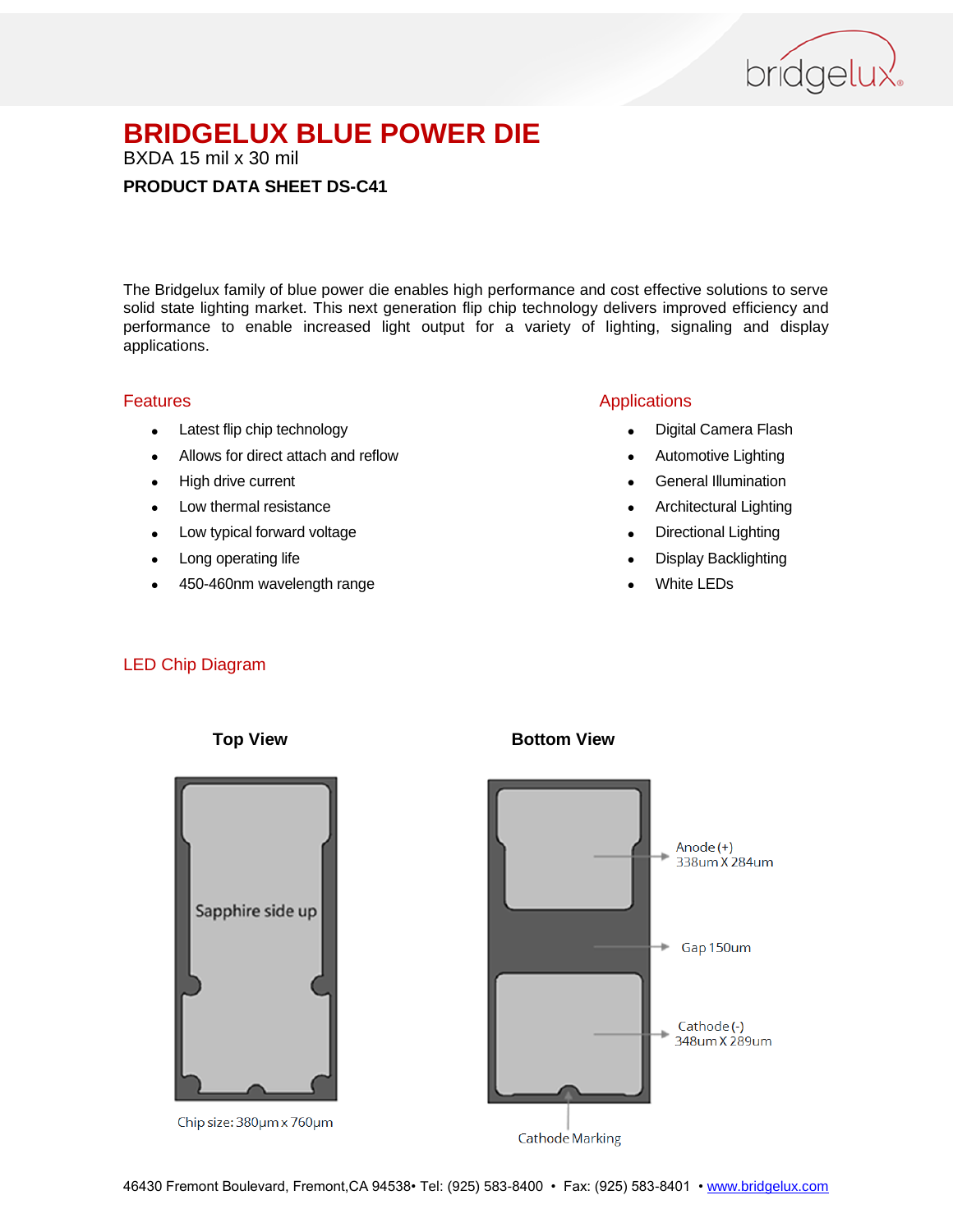BXDA 15 mil x 30 mil

## Product Nomenclature

# **B X D A 1530 X X X – Y – Z**

Where:

|  |  | BXDA: Designates product family |  |
|--|--|---------------------------------|--|
|--|--|---------------------------------|--|

- 1530: Designates die size (15 mil x 30 mil)
- XXX: Designates dominant wavelength bin
- Y: Designates radiometric power bin
- Z: Designates forward voltage bin

## Part Numbering and Bin Definitions

Bridgelux LED chips are sorted into the brightness and dominant wavelength bins shown below at  $I_f =$ 120 mA. Each blue tape contains die from only one brightness bin and one wavelength bin.

The forward voltage bins are 2.8-2.9 V (L1), 2.9-3.0 V (L2), 3.0-3.1 V (A1), 3.1-3.2 V (A2), 3.2-3.3 V (B1) and 3.3-3.4 V (B2). The maximum forward voltage ( $V_f$  max) = 3.4 V.

| <b>Dominant</b> | <b>Power Bin C6</b> | Power Bin C7             |  |
|-----------------|---------------------|--------------------------|--|
| Wavelength      | $(160 - 170$ mW)    | $(170 - 180$ mW)         |  |
|                 |                     |                          |  |
| 450 to 452.5nm  | BXDA1530450-C6-z    | BXDA1530450-C7-z         |  |
| 452.5 to 455nm  | BXDA1530452-C6-z    | BXDA1530452-C7-z         |  |
| 455 to 457.5nm  | BXDA1530455-C6-z    | BXDA1530455-C7-z         |  |
| 457.5 to 460nm  | BXDA1530457-C6-z    | BXDA1530457-C7-z         |  |
|                 |                     |                          |  |
|                 |                     |                          |  |
| <b>Dominant</b> | <b>Power Bin C8</b> | Power Bin C <sub>9</sub> |  |
| Wavelength      | $(180 - 190$ mW)    | $(190 - 200$ mW)         |  |
|                 |                     |                          |  |
| 450 to 452.5nm  | BXDA1530450-C8-z    | BXDA1530450-C9-z         |  |
| 452.5 to 455nm  | BXDA1530452-C8-z    | BXDA1530452-C9-z         |  |
| 455 to 457.5nm  | BXDA1530455-C8-z    | BXDA1530455-C9-z         |  |

**Note:** z = "L1" for Vf bin of 2.8-2.9V; z = "L2" for Vf bin of 2.9-3.0V; z = "A1" for Vf bin of 3.0-3.1V; z = "A2" for Vf bin of  $3.1$ - $3.2$ V; z = "B1" for Vf bin of  $3.2$ - $3.3$ V; z = "B2" for Vf bin of  $3.3$ - $3.4$ V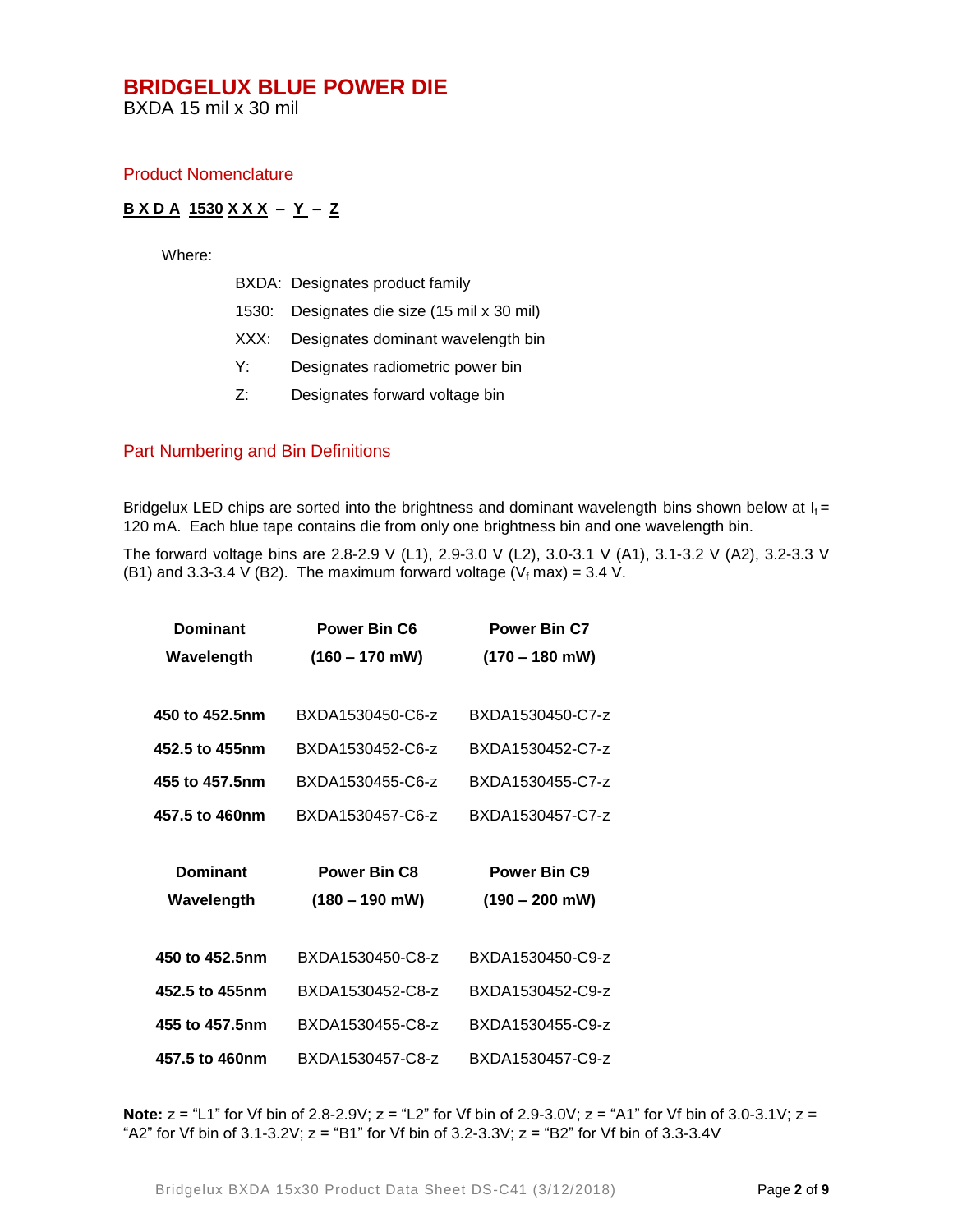BXDA 15 mil x 30 mil

# Mechanical Dimensions

| Chip size        | $380(\pm 25)$ µm × 760( $\pm 25$ ) µm |  |
|------------------|---------------------------------------|--|
| Wafer thickness  | $140(\pm 15)$ µm                      |  |
| Pad Gap          | $150(\pm 10)$ µm                      |  |
| Anode Pad (Au)   | $338(\pm 10)$ µm x 284( $\pm 10$ )µm  |  |
| Cathode Pad (Au) | $348(\pm 10)$ µm x 289( $\pm 10$ )µm  |  |

# Absolute Maximum Ratings

| Parameter                                      | Symbol                    | <b>Maximum Rating</b>                    | <b>Condition</b>    |
|------------------------------------------------|---------------------------|------------------------------------------|---------------------|
| <b>DC Forward Current</b>                      | $\mathbf{I}_{\mathbf{f}}$ | 240 $mA^1$                               | $T_a = 25^{\circ}C$ |
| <b>Forward Voltage</b>                         | $V_{f}$                   | 3.4V                                     | $I_f = 120$ mA      |
| Reverse voltage                                | $V_{r}$                   | -5 $V$                                   | $T_a = 25^{\circ}C$ |
| <b>Reverse Current</b>                         | ı,                        | $1.0 \mu A$                              | $V_r = -5 V$        |
| Junction Temperature                           | T <sub>i</sub>            | $125^{\circ}$ C                          |                     |
| Assembly Process Temp.                         |                           | $325^{\circ}$ C for $< 5$ seconds        |                     |
| Storage Conditions (chip on tape) <sup>6</sup> |                           | 0°C to $+40^{\circ}$ C ambient. RH < 65% |                     |

#### Notes:

- 1. Maximum drive current depends on junction temperature, die attach methods/materials, and lifetime requirements of the application.
- 2. Bridgelux LED chips are Class 1 ESD sensitive.
- 3. The typical spectra half-width of the BXDA1530 blue power die is < 25 nm.
- 4. Please consult the Bridgelux technical support team for information on how to optimize the light output of our chips in your package.
- 5. Brightness values are measured in an integrating sphere using silver plated single layer flip chip substrates without encapsulation.
- 6. Tapes should be stored in a vertical orientation, not horizontally stacked. Stacking of tapes can place excessive pressure on the bond pads of the LED.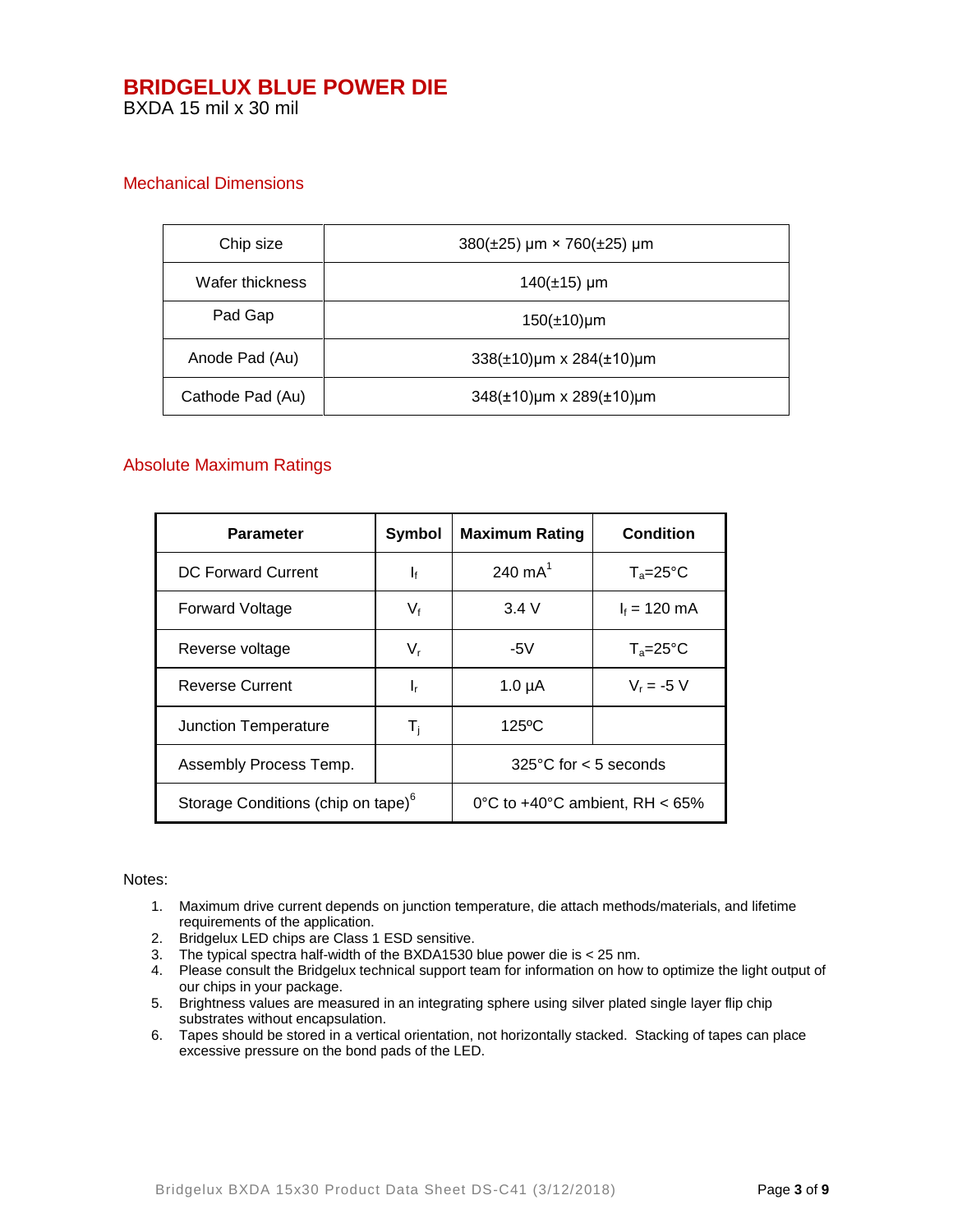BXDA 15 mil x 30 mil

# Environmental Compliance

Bridgelux is committed to providing environmentally friendly products to the solid state lighting market. Bridgelux BXDA1530 blue power die are compliant to the European Union directives on the restriction of hazardous substances in electronic equipment, namely the RoHS directive. Bridgelux will not intentionally add the following restricted materials to BXDA1530 die products: lead, mercury, cadmium, hexavalent chromium, polybrominated biphenyls (PBB) or polybrominated diphenyl ethers (PBDE).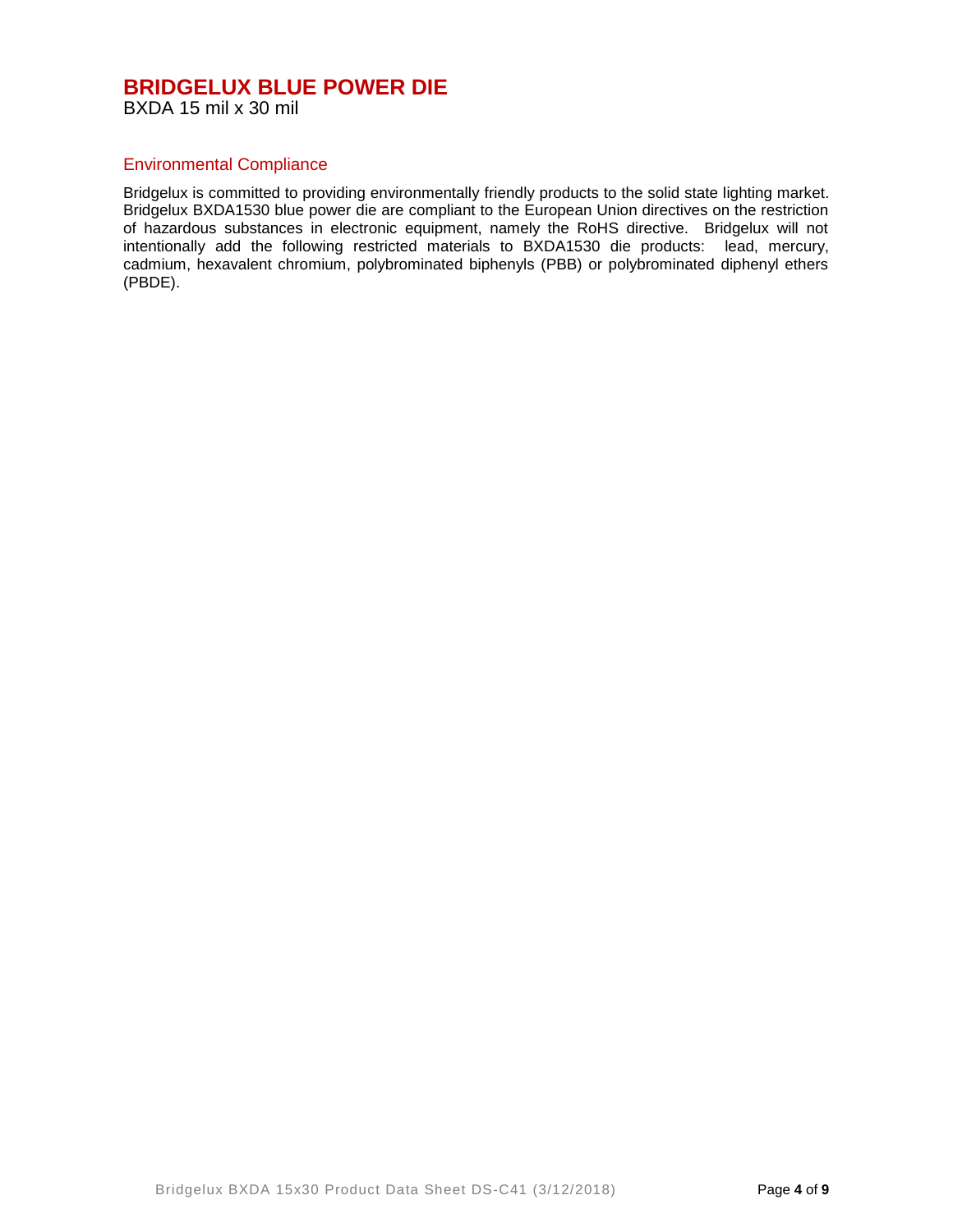BXDA 15 mil x 30 mil

# Performance vs. Current

The following curves represent typical performance of the BXDA1530 blue power die. Actual performance will vary slightly for different power, dominant wavelength and Vf bins.



Figure 1: Relative Luminous Intensity vs. Forward Current ( $T_i = 25^{\circ}C$ )



Figure 2: Forward Current vs. Forward Voltage  $(T_i = 25^{\circ}C)$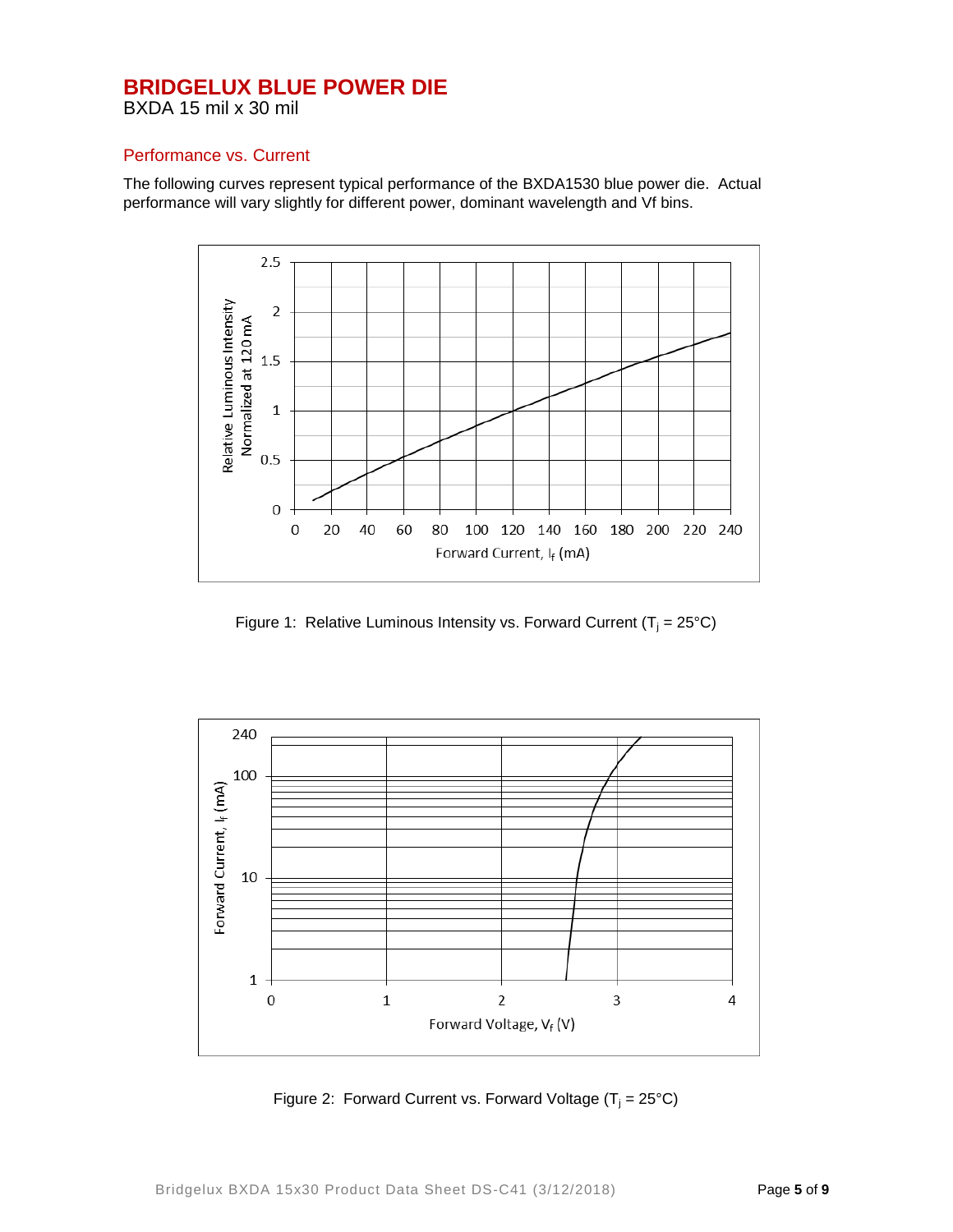BXDA 15 mil x 30 mil

## Performance vs. Junction Temperature

The following curves represent typical performance of the BXDA1530 blue power die. Actual performance will vary slightly for different power, dominant wavelength and Vf bins.



Figure 3: Forward Voltage Shift vs. Junction Temperature



Figure 4: Relative Light Intensity vs. Junction Temperature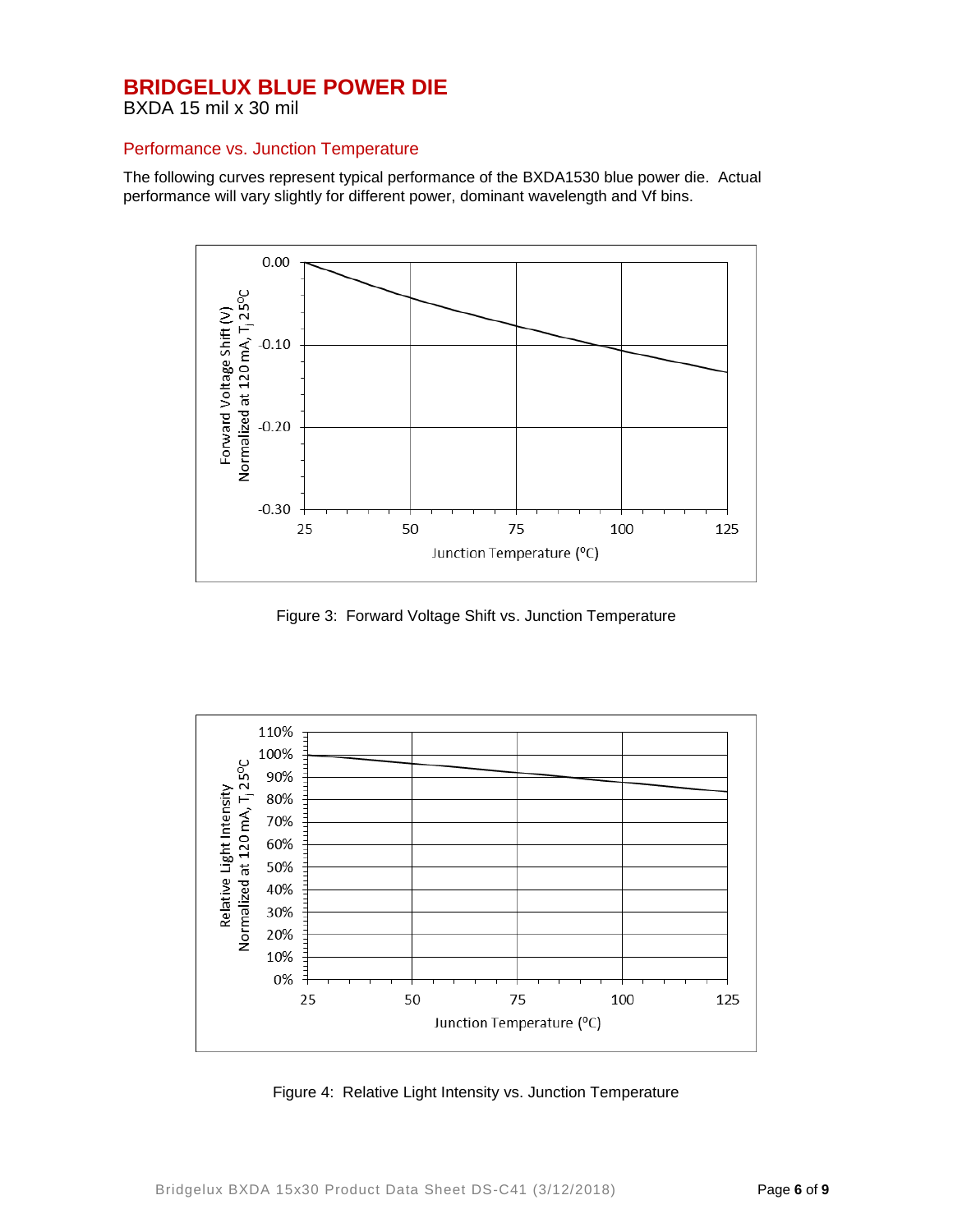BXDA 15 mil x 30 mil

# Wavelength Shift

The following curves represent typical performance of the BXDA1530 blue power die. Actual performance will vary slightly for different power, dominant wavelength and Vf bins.



Figure 5: Wavelength Shift vs. Junction Temperature



Figure 6: Wavelength Shift vs. Forward Current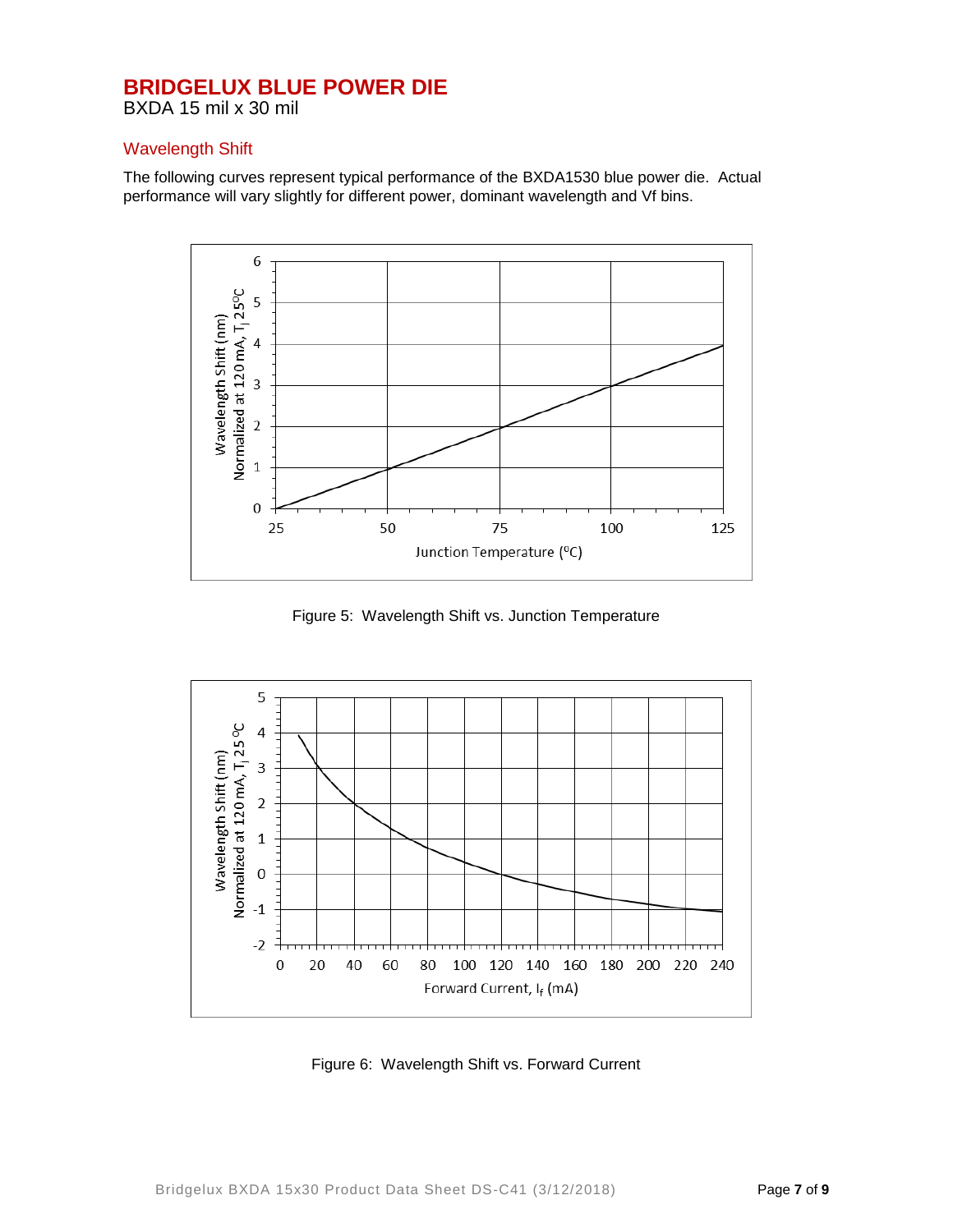BXDA 15 mil x 30 mil

# Current De-rating Curves



Figure 7: Current Derating Curve vs. Ambient Temperature (derating based on  $T_i$  max 125°C)